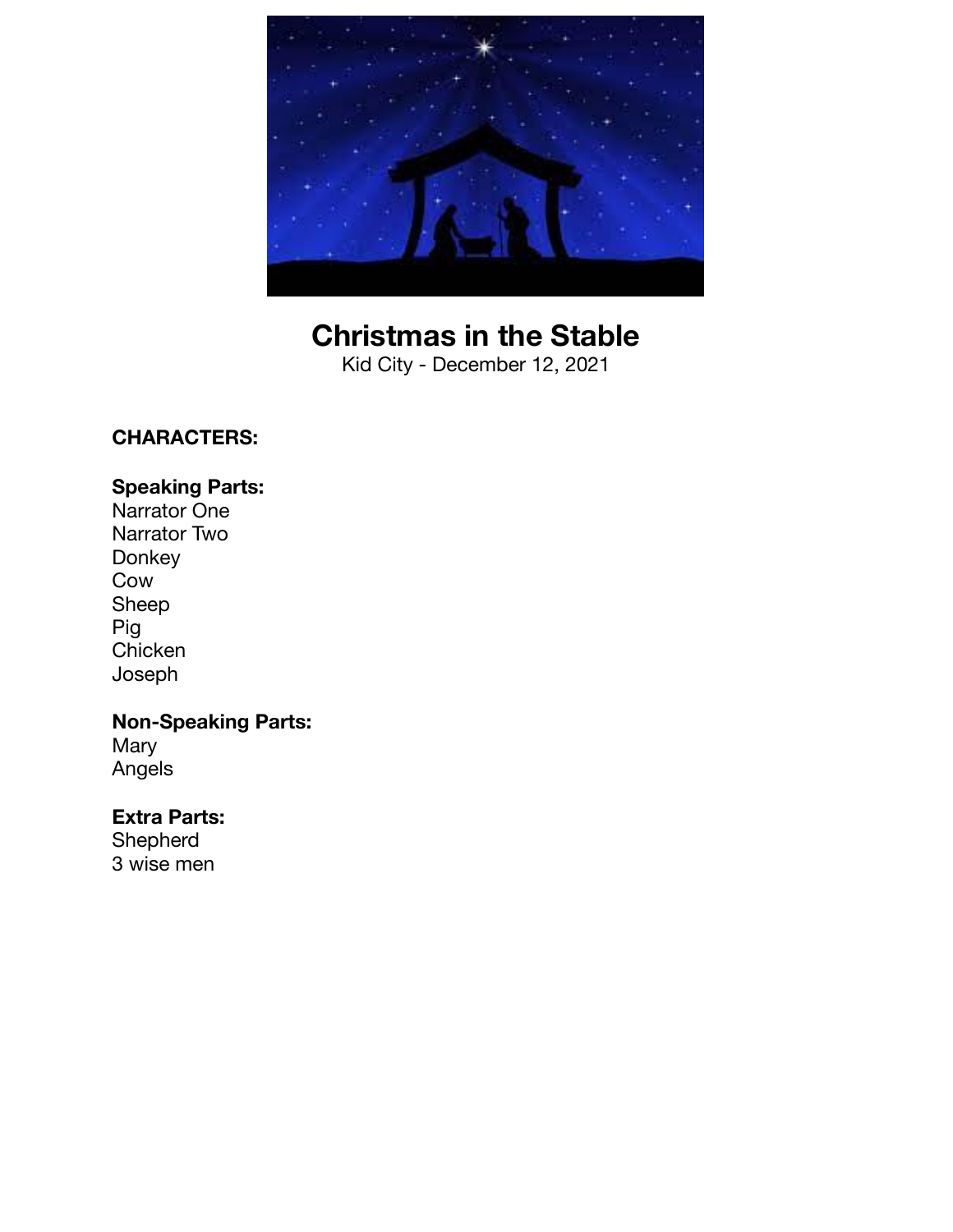## **ACT 1-**

### **SONG: JOY TO THE WORLD (Brentwood Benson)**

Narrator One:

Hey Life City! Thank you for coming to Christmas in the stable

Narrator Two:

Wait!!! What did you say? ……in a stable?

Narrator One:

Yep! In a stable.

Narrator Two:

Isn't Christmas suppose to be fancy….with lights, and trees, and sparkly dresses, suit and tie….. AND especially the PRESENTS!

Narrator One:

Well I do like all the lights and trees AND the presents, but this Christmas is going to be different. We are taking it waaaayyy back. To the very beginning of the story. Where Christmas actually began.

Narrator Two:

Oh I see where you are going with this. I like this story a lot better. (Turn to audience) We would like to tell you a story….but this story is not what you are expecting. This story is from a different point of view.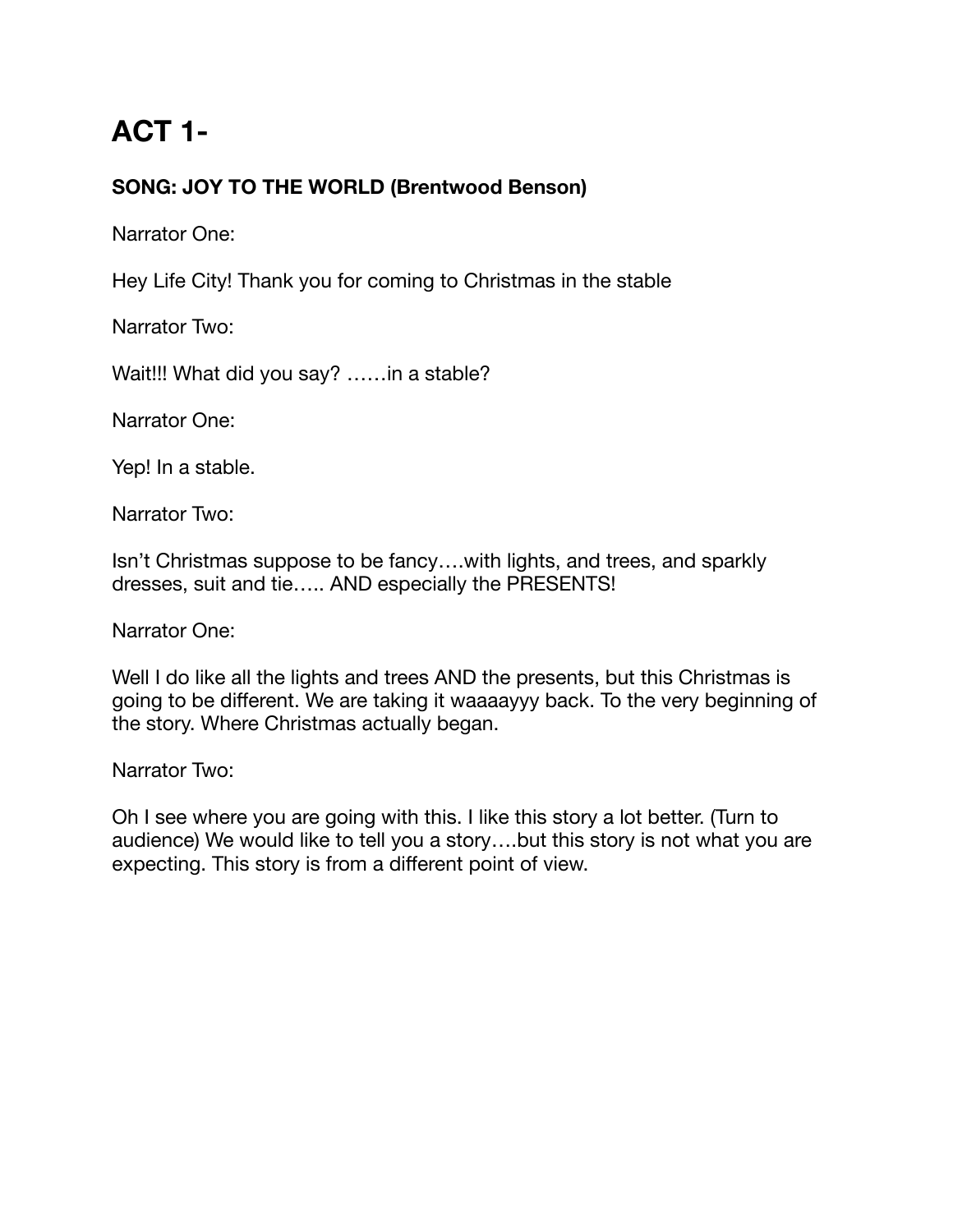## **ACT 2 -**

### **SONG: GLORIOUS NIGHT (Sidewalk Prophets)**

Narrator One:

Long, Long ago in a faraway country in a tiny town, a man knocked on the door. (Whisper… and clears their throat to Narrator two) Excuse me …Knock please. (N:2 knocks) "Have you heard?" The man said to the inn keeper "A baby!"

"NO room here," the innkeeper said, and he shut the door.

Narrator two:

RUUUUDE!

Narrator One:

Can I continue? (N:2….oh yes!) The man knocked on several doors and everyone of them said "No room here!" They shut their doors, one after the other.

Narrator two:

They should of called the Holiday Inn!

Narrator one:

The man stood as still as stone, a hand on the neck of the donkey….umm donkey…that's your cue! that carried his wife into this land of strangers.

(Donkey comes rushing in!)

Like I saying, a hand on the neck of the donkey that carried his wife into this land of strangers.

Joseph:

"Have you heard, a baby is coming this very night!"

(Donkey acting all excited and head back to the "stable")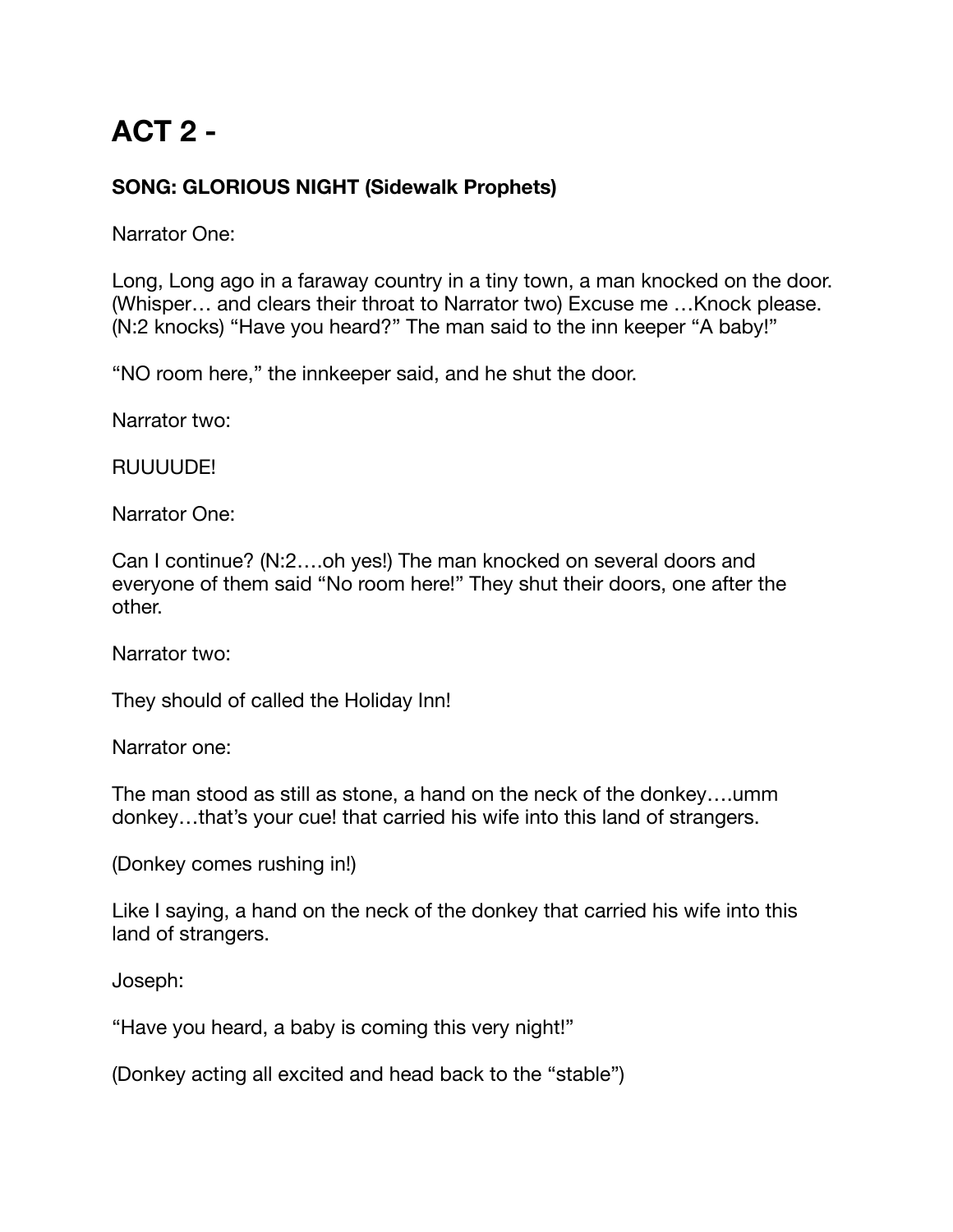Narrator two:

The donkey twitched her ears, nodded her head, and led her master to a stable filled with beasts and with fragrant hay.

Donkey: (turns around really fast)

HEY! Who you calling "beast!"?

Cow:

And who is the one who stinks in here?!!?

(They all raise her hand)

Narrator two:

Oh sorry!

Donkey:

Hey everyone! "Have you heard?" "A baby is coming"

*Everyone shouts with joy!* 

Sheep:

In here???

Donkey:

My master said a baby is coming. I think this baby is pretty important, who knows….maybe a king one day! And they seemed excited but also very sad because I heard a bunch of people say they had no room! So they are coming in here….our stable!

Chicken:

Well we better start cleaning up. Especially the pig pen!

Pigs:

They could take a bath in our mud pit. We love it.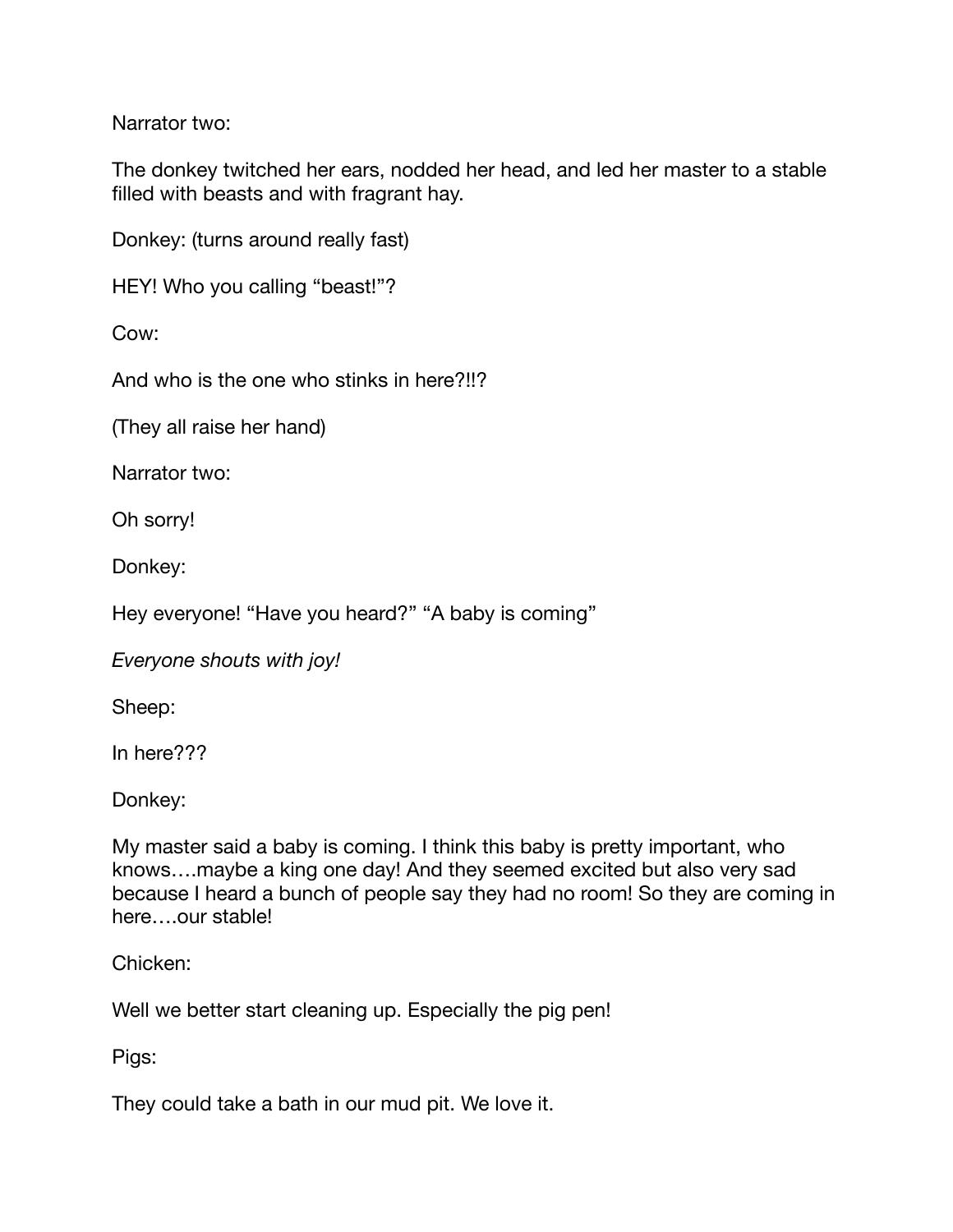Sheep:

I'm like a warm blanket. The baby could cuddle with me!

Pig:

We could tell him a joke to cheer them up! Why do cows have hooves instead of toes? Because they lactose.

Cow:

Oooookkkkkaaayyy! Now listen everyone. We have to be on our best behavior. A baby is coming and this stable could be holding…I don't know…..we could be holding someone that could change the world!

Narrator two:

Joseph and Mary found a place of peace and nothing but love from the stable and all of its attendants.

Narrator One:

Absolutely! These animals where on their best behavior…well most of them!

(Pigs rolling in the "mud")

Pigs:

Oooooppppsss!

#### **SONG: BECAUSE A BABY CAME**

*Angels come out during songs*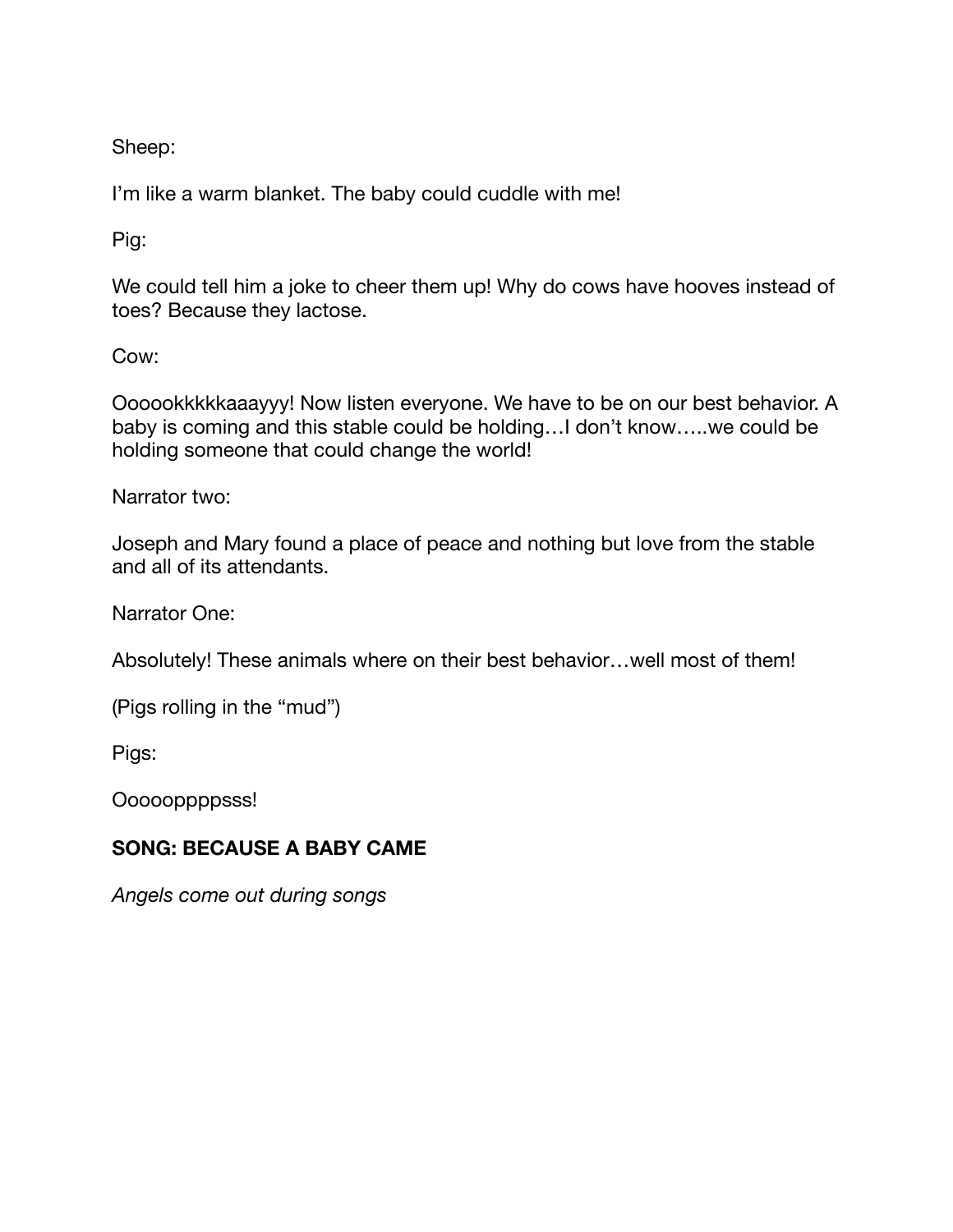# **ACT 3 -**

Narrator One:

Shepherds heard. They left their flocks in the fields and searched out the stable so they could admire the baby.

Narrator Two:

Kings heard. They left their kingdoms and journeyed far and far to bring gifts for the baby.

Narrator One:

Mary and Joseph received them all, beasts…..

All the animals;

**HEY!!!!!** 

Narrator One:

SORRY!!! Mary and Joseph received all the amazing, wonderful, non-stinky, incredible animals….better?…. and shepherds, angels and kings. "Give thanks with us," they said to each one. "A baby came…a King!"

Donkey:

A baby….here in our stable……not just a baby…..the Savior of the world!

Cow:

Look how sweet he is!

Pig:

He is Wonderful!

Sheep:

Counselor